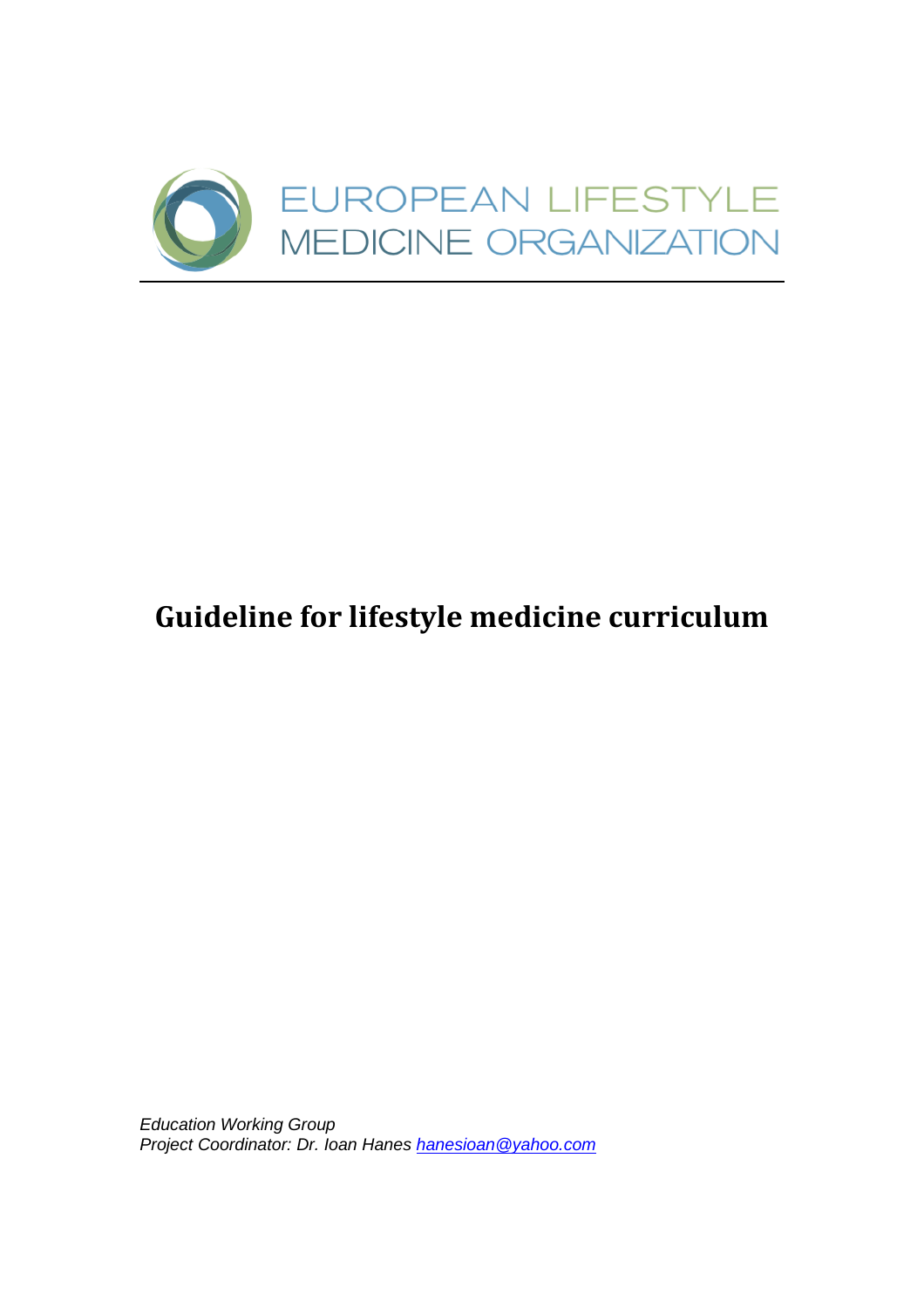#### **Background**

The World Health Organization estimates that in 2020 two-thirds of all diseases worldwide will be caused by lifestyle choices. By 2030, it is estimated that non-communicable diseases (NCDs) will account for 52 million annual deaths worldwide.

One of the priorities of The United Nations' high-level meeting of the General Assembly on NCDs in 2011 is to reduce "the level of exposure of individuals and populations to the common modifiable risk factors for NCDs, namely tobacco use, unhealthful diet, physical inactivity, and the harmful use of alcohol, and their determinants, while at the same time strengthening the capacity of individuals and populations to make healthier choices and follow lifestyle patterns that foster good health."

The biggest challenge in dealing with NCDs is to help patients change their health behavior. Physicians have the potential to influence their patients' health behavior by presenting them with a set of skills in managing their lifestyle choices and by being a role model by practicing a healthy lifestyle. Both approaches have been proven to be very effective in supporting behavioral change.

The practice of lifestyle medicine incorporates many public health approaches, but it is primarily a clinical discipline. We are faced with a challenge: on one side, preventive approaches (lifestyle modifications) are generally not recommended or adopted due to multiple etiologies: lack of time, knowledge and skills by primarily medical giver, lack of economic benefits to commercial companies and the biggest challenge of mankind to make a change in oneself behavior, even an unhealthy one. On the other side, treatment services such as medications and surgery are recommended and adopted when there is an evidence-based medical indication for a treatment.

This is the reality that medical students, medical residents and medical specialists or lifestyle medicine practitioners are facing: the increase in NCDs is influenced by the lifestyle of their patients. The little time they spend with their patients in the medical office and the lack of knowledge about their lifestyle behavior is frustrating not only professionally but also personally. At societal and policy level the public health system faces increased expenses due to our inability to efficiently prevent and treat obesity, diabetes, certain cancers, high blood pressure and other chronic diseases. Lifestyle medicine could partially prevent and treat NCDs by offering a concrete set of tools such as stress management, smart nutrition or exercise training accompanied with effective tools to support and guide health behavior change. These basic skills are not sufficiently taught in medical training programs.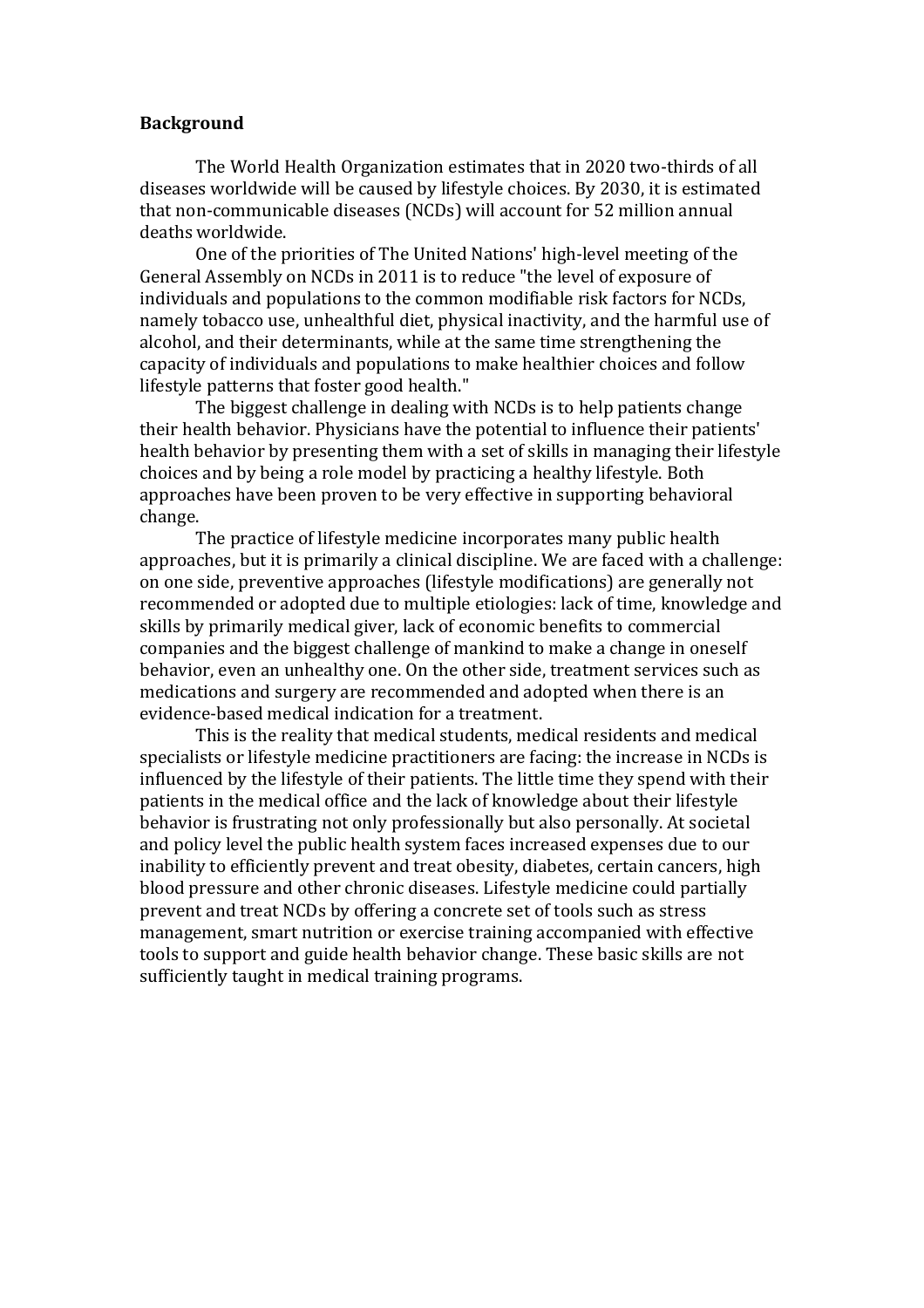#### **Section A. Introduction**

The purpose of this guideline is to provide a framework in the development of education and training in lifestyle medicine in the medical school and in the medical postgraduate training.

The main purpose is to improve the quality of teaching and learning in the area of prevention and treatment of lifestyle-related (chronic) diseases (noncommunicable diseases) by appealing to lifestyle medicine.

The European Lifestyle Medicine Organization (ELMO) will take the responsibility for developing this guideline based on the experience of its members who are professionals in the area of primary care, academia, nutrition, internal medicine and health management.

ELMO was recently launched at European level as the new academic medical society, so as to support the new initiative of an evidence-based lifestyle intervention that promotes self-management for well-being, prevention of illnesses, and management of chronic diseases.

The guideline was developed in response to a perceived need based on three types of evidence in medicine: an increased interest among physicians to adopt a different approach in treating chronic diseases; an increase in literature in the last years related to the relationship between lifestyle and certain chronic diseases; and a growing consensus of different «classical» medical specialities on the importance of lifestyle choices in the prevention and development of certain chronic diseases.

The guideline content set forth in this document is voluntary, not mandatory; it gives aspirational teaching and learning objectives, not necessarily required standards. As such, they are intended to afford broad latitude for curriculum and continuing education program development in the new field of lifestyle medicine practice. The ultimate responsibility for matters of curriculum adaptation and pedagogy is that of the faculty in higher education institutions and programs. Even if the curriculum developed by The European Lifestyle Medicine Organization (ELMO) will be an evidence-based one, the guideline is not intended to take precedence over the judgment of faculty or of the academic authority responsible for specific education and training programs.

The premise on which the need for this guideline is based is as follows: lifestyle interventions are utilized in some form by every physician at some point, but physicians properly trained in health promotion, dietetic counseling and exercise physiology, to name just a few of lifestyle medicine tools, will be more effective in achieving an optimal treatment and management of chronic diseases.

While there are already medical specialists involved in management of NCDs such as epidemiologists, public health specialists and internal medicine (primary care) specialists, there is a strong need to adopt a new approach in treating NCDs that are lifestyle related.

Lifestyle medicine also differs, even if there are overlaps, from other aligned fields in medicine, such as preventive medicine, individualized or personalized medicine, and integrative medicine.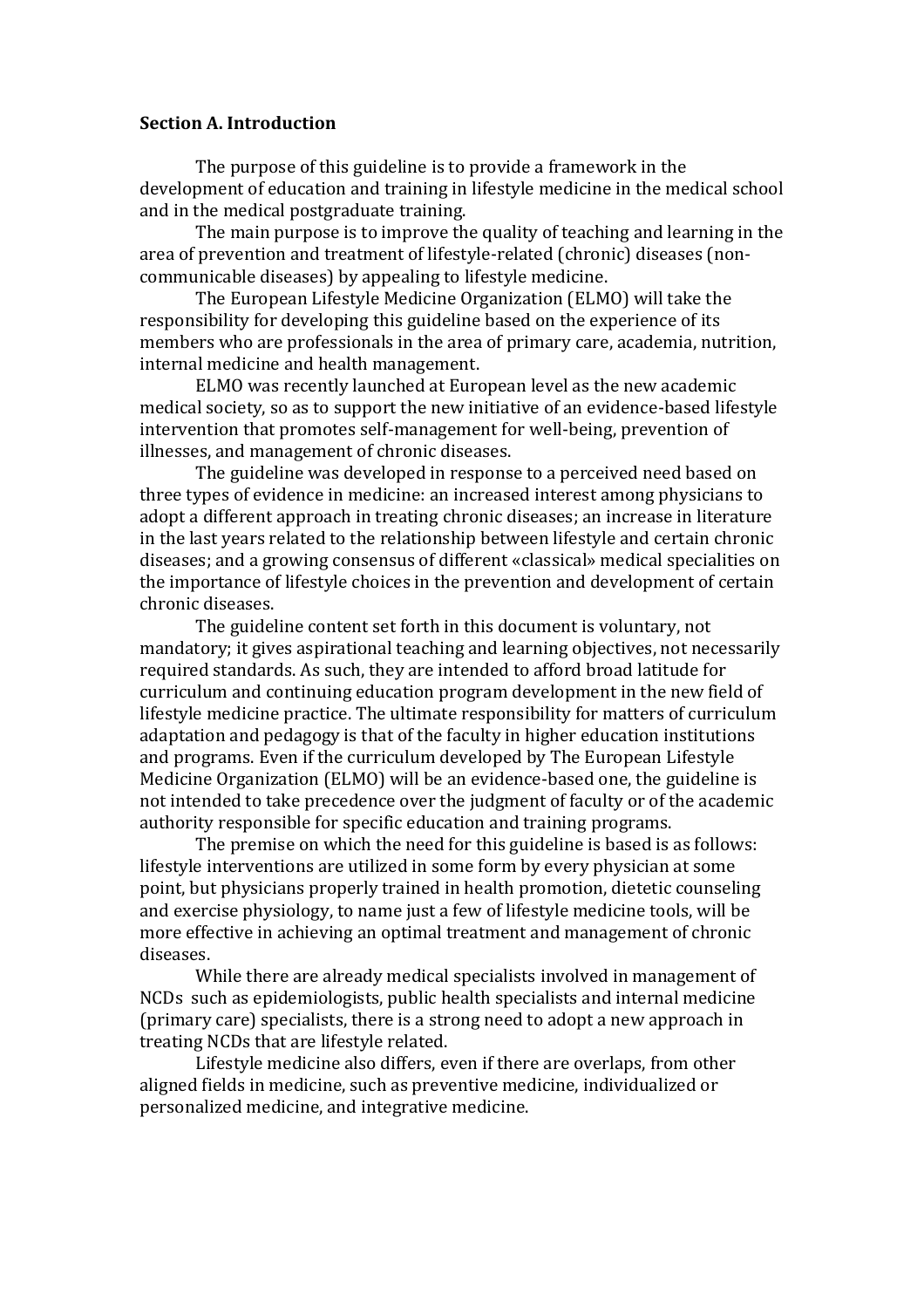#### **Section B. Implementation and maintenance of proposed guideline**

Once approved, the guideline will be proposed to graduate and postgraduate departments of medical faculties and medical associations for possible use in graduate or postgraduate programs, conferences and workshops, distance learning, and other appropriate education and training events.

#### **Section C. Content of proposed guideline**

The leading principles of this guideline are: 1) evidence-based medicine; 2) scientist-practitioner; 3) evolving field; 4) non-exclusivity

## **General competencies:**

The 15 overarching clinical competencies required to practice lifestyle medicine are established since a few years and generally accepted:

- A. Leadership (2 competencies)
- 1. promote healthy lifestyle behaviors<br>2. practice healthy lifestyle behaviors
- practice healthy lifestyle behaviors
	- B. Knowledge (2 competencies)
- 1. demonstrate knowledge that lifestyle can positively affect health outcomes
- 2. describe ways in which physicians can affect health behavior change
	- C. Assessment skills (3 competencies)
- 1. assess social, psychological, and biological predispositions
- 2. assess readiness to change
- 3. perform lifestyle medicine focused history, physical and testing
	- D. Management skills (4 competencies)
- 1. use nationally recognized practice guidelines
- 2. establish effective relationships with patients
- 3. collaborate with patients and their families to develop specific action plans like lifestyle medicine prescriptions
- 4. help patients manage and sustain healthy lifestyle practices including referrals as necessary
	- E. Community support: schools, offices and workplace (4 competencies)
- 1. have the ability to practice in interdisciplinary and community teams
- 2. apply office systems and technologies to support of lifestyle medicine
- 3. measure processes and outcomes
- 4. use appropriate community referral resources to support implementation of healthy lifestyles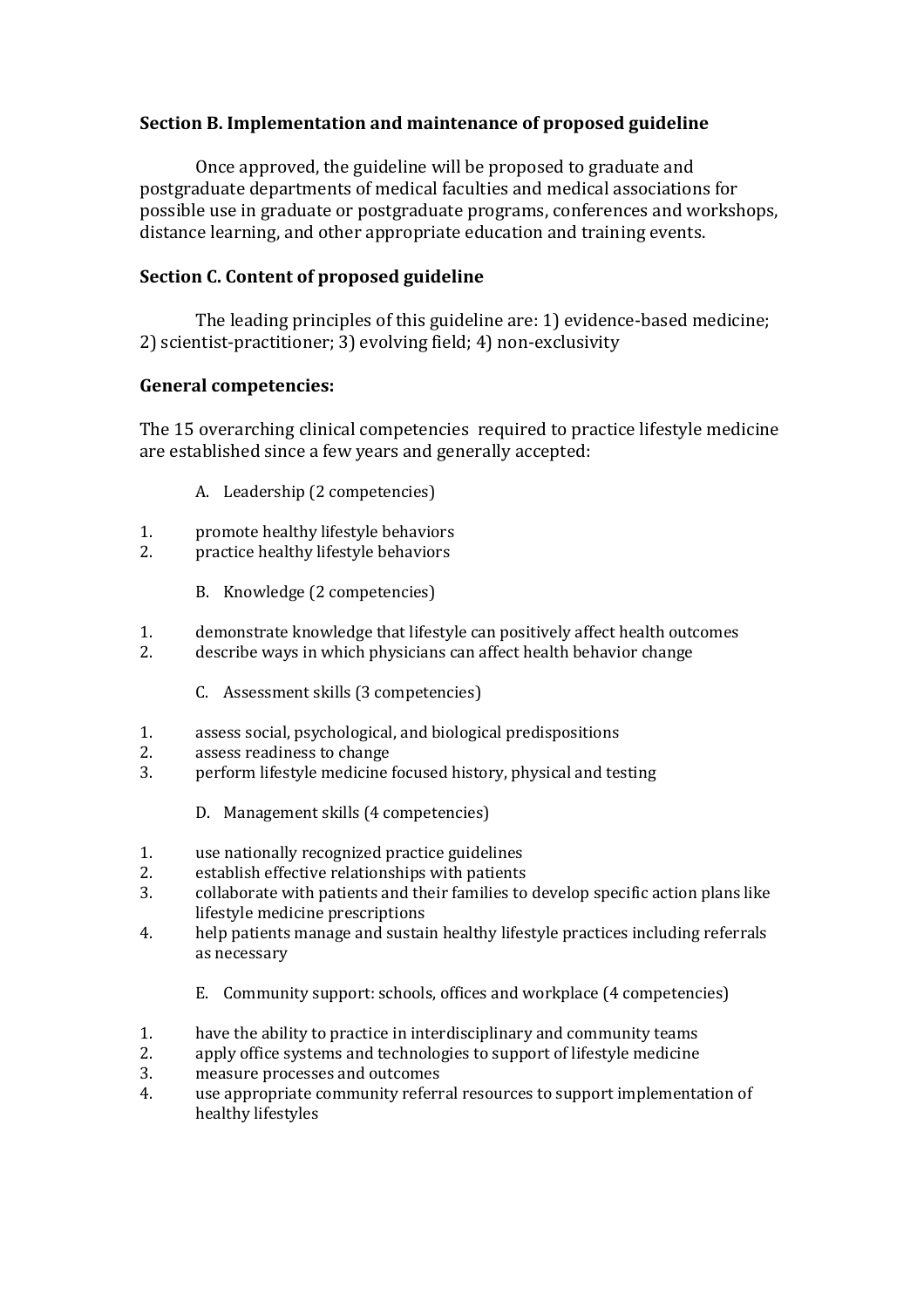#### **Specific competencies:**

The guideline comprises sets of specific knowledge needed for a lifestyle medicine practitioner within a work and organizational context. The recommended competencies are related to:

#### 1. **Introduction to Lifestyle Medicine (for prevention and for treatment)**:

- definition
- importance in treating lifestyle disease burden
- the role of behavioral determinants
- scientific evidence of association between risk conditions as key to health outcomes
- description of screening and diagnostic tests relevant to lifestylerelated diseases and their interpretation
- how to use evidence based national/international guidelines
- physicians' health- self-evaluation, personal goals, the importance of being a role model
- disease management: high blood pressure, diabetes, hypercholesterolemia, respiratory disorders, arthritis and other joint problems, digestive disorders, stroke, HIV/AIDS, infectious diseases, female reproductive health, men's health, geriatric diseases
- health management: lifecycle health, community health care, environment and health, occupational diseases and prevention
- code of ethics of lifestyle medicine: obligation to offer the patient the best treatment according to the last medical knowledge.

#### 2. **Nutrition and Dietetics**:

- fundamentals: ability to perform a basic nutrition assessment, how to prescribe nutrition for basic disease processes including inflammation: food patterns/ macronutrients, food types/ micronutrients, food preparation/oxidation
- nutrition in different lifespan: pediatrics, young adulthood/middle age, geriatrics, women's health
- nutrition support: the major nutrition studies and evidence-based for nutrition prescriptions
- nutrition assessment
- food labeling
- nutrigenomics
- diet in specific chronic diseases: cardiovascular system (hyperlipidemia and atherosclerosis, hypertension, heart failure and cardiomyopathy); metabolic/endocrine systems: obesity (generalities) and diabetes mellitus; other organ systems: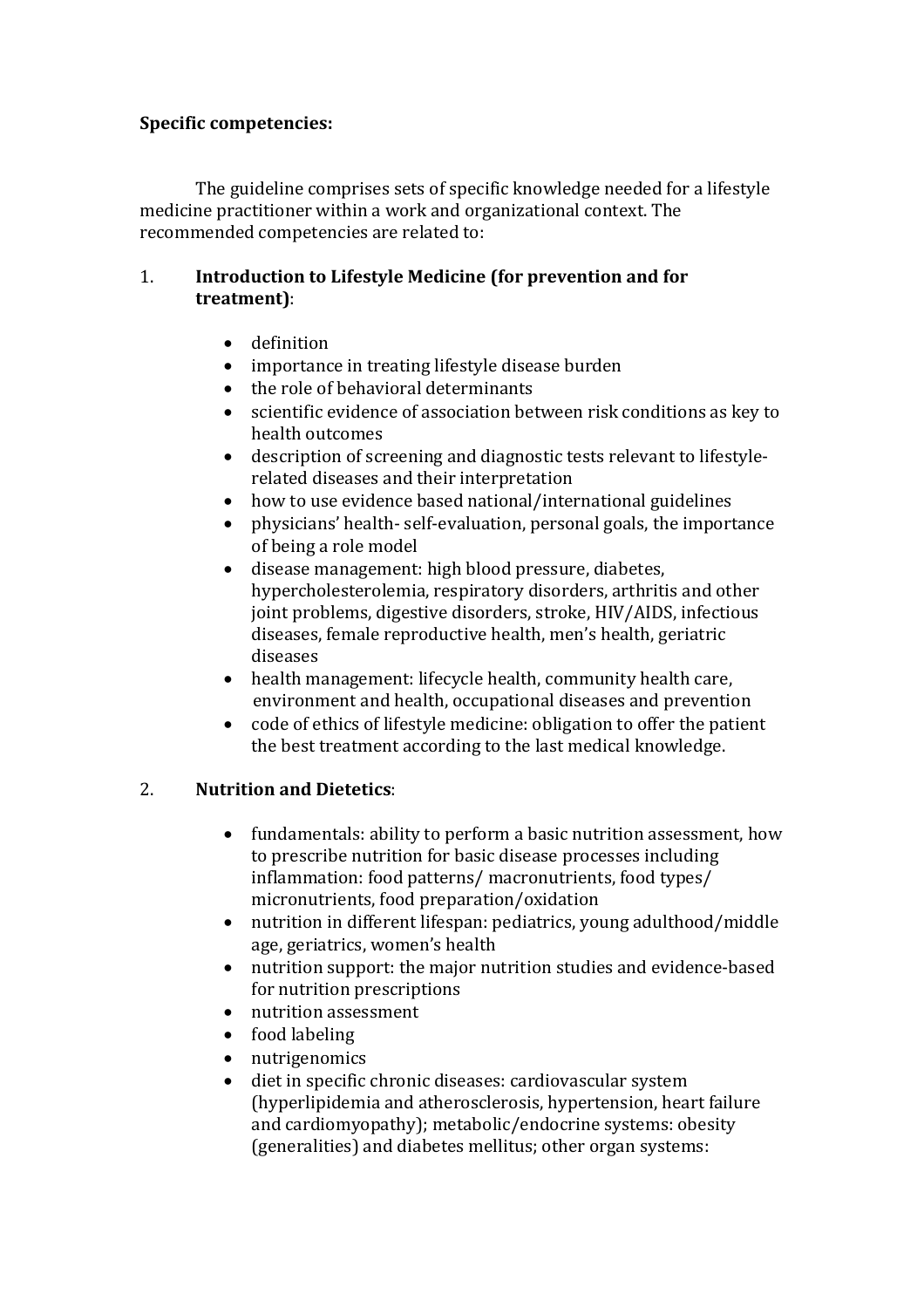gastrointestinal, hematology/oncology, immunology, rheumatology, pulmonary, renal, bone

- obesity: epidemiology, environmental and genetic factors, obesity in children, regulation of food consumption, complications, prevention and treatment
- culinary medicine principles
- behavioral science principles applied in nutrition
- community and population health through nutritional approach

## 3. **Exercise and Fitness**:

- definition and benefits exercise and physical fitness
- physical activity and fitness assessment
- review pre-activity screening, exercise history and fitness assessments, determine safe and effective exercise programs to achieve desired outcomes and goals, implement cardiorespiratory exercise prescriptions using the FITT framework (frequency, intensity, time, and type)
- prescribe exercise programs for health special populations (i.e., youth, older adults, pregnant women)
- prescribe exercise programs for patients with common diseases such diabetes, hypertension, ischemic heart disease etc
- exercise counselling and behavioral strategies
- personal physician health- serve as a role model for patients to engage in a program of regular physical activity
- integrating a multi-disciplined team

# 4. **Stress therapy:**

- the anatomy and physiology of stress
- a model to elucidate the phenomenon of stress- characteristics of stressors, expressions of stress, coping with stress, acute and chronic stress damage, positive aspects of stress
- screening tools for stress, depression and anxiety, components of emotional wellness self-management, basic skills of stress reduction techniques
- stress management: psychodynamics of behavior, stress, health damaging and health promoting behavior
- burnout

# 5. **Behavior change**:

- basics of effective relationship with patients
- tools that facilitate changes from different realms: motivational interviewing, health coaching, cognitive behavioral and positive psychology techniques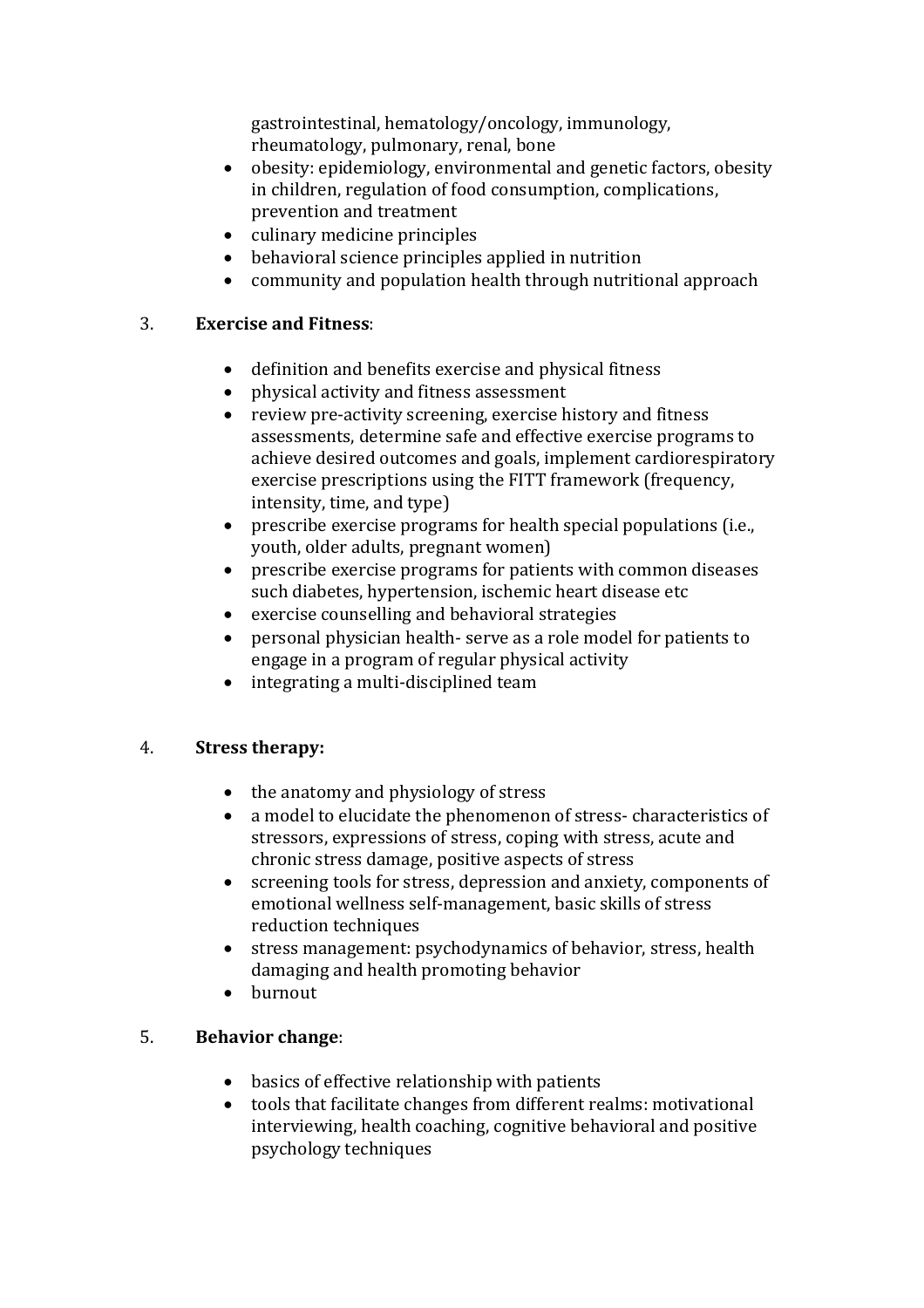developing an action plan adjusted for the appropriate stage of change, strategies for helping patients maintain health behavior

# 6. **Sleep**:

- physiology of sleep
- sleep disturbances
- the role in health and chronic disease, understanding the clinical implications of sleep disturbance
- improving sleep through lifestyle- based activity, dietary, environmental and coping behaviors

# 7. **Sexual health**:

- definition and the importance of sexuality to health
- sexual scripts
- specific sexuality management: in adolescents, sexual minorities and older age
- principles of sex analysis and their influence in a healthy sexuality
- the role of physicians in diagnosing and treating disorders of sexuality, tools for conducting a discussion on the subject of sexuality, recognizing limitations and situations that require referral to specialists (PLISSIT model)
- erectile dysfunction: definition, as sign in early detection of chronic diseases, evaluation and psychological and medication treatment

# 8. **Environmental Health**:

- definition and importance in health
- endocrine disruptors, heavy metals
- air pollution, electromagnetic pollution

# 9. **Tobacco cessation**:

- the physiological, psychological and behavioral components of cigarette addiction and its treatment
- the evidence-based literature on tobacco cessation interventions
- developing abilities to help patients in implementing plans for tobacco cessation

# 10. **Managing risky alcohol use**:

- the role of moderate alcohol use in the prevention and treatment of chronic diseases
- diagnostic tools for risky alcohol use
- developing ability to assist patients in developing and implementing plans for avoiding risky alcohol use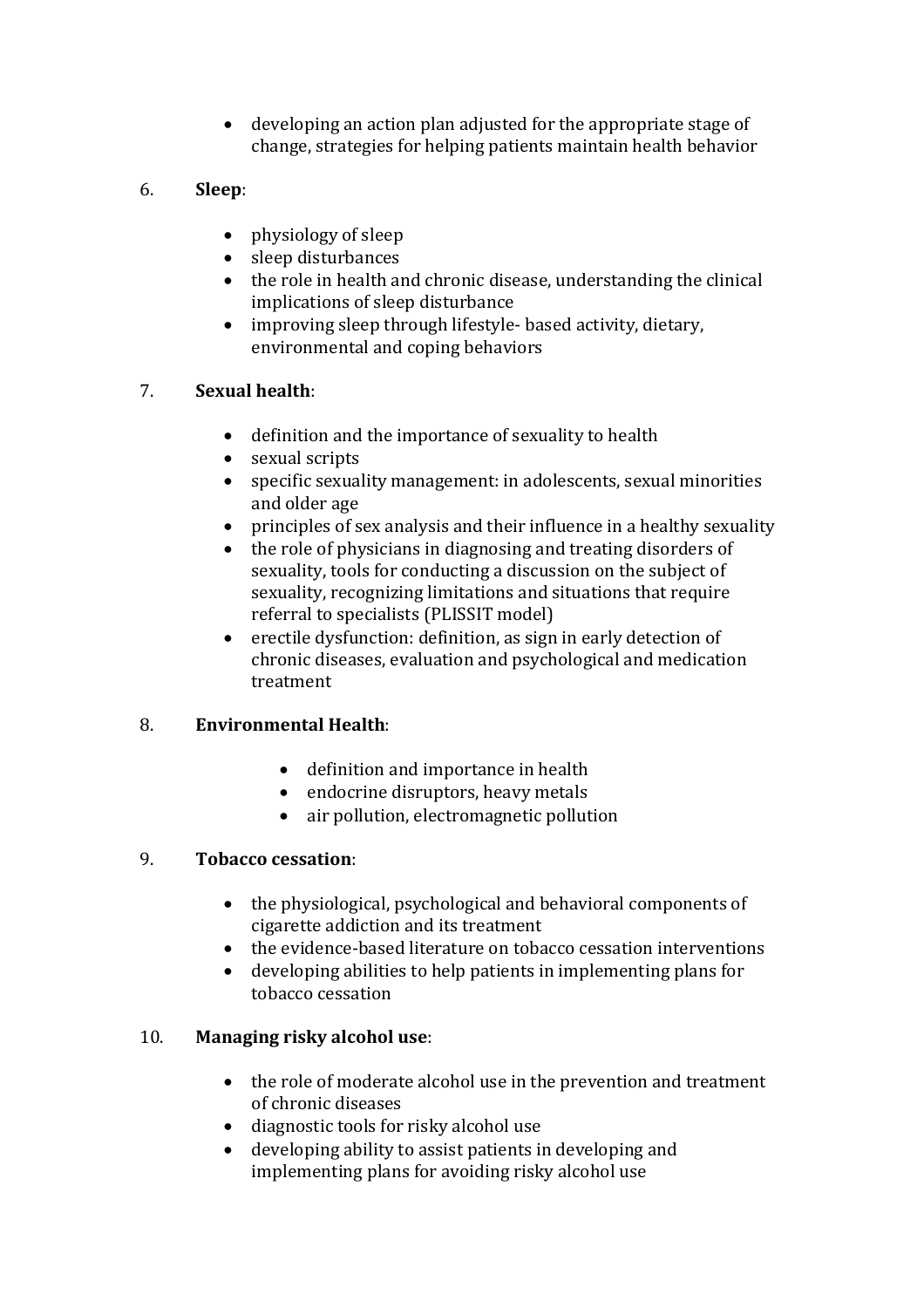## 11. **Communication**:

- strategies for a clinical practice to obtain information about local community resources, reference and collaboration with other health professionals to enhance health behavior change interventions
- strategies for an efficient and evidence- based information dissemination with mass media and general public

# **Domain- specific competencies** :

Domain specific competencies are organized into three broad domains of lifestyle medicine expertise that are considered important in becoming competent as a lifestyle medicine referent: individual, group/ special population needs, and organizational/ system. This model is intended for organizing and conceptualizing purposes when thinking about curriculum design issues and continuing education programs.

Interventions through different processes:

- 1. Educational
- 2. Training
- 3. Counseling
- 4. Coaching
- 1. **Individual- Level Domain**: the lifestyle medicine referent learns the skills for performing assessments and interventions centered on persons as separate entities. The self care of the referent is part of this competency as we can teach what we preach.
- 2. **Group- Level Competencies:** take the group as the primary unit of analysis and interventions. The group- level frame of reference pertain on interpersonal relations, role analysis, leader-follower behavior, interpersonal conflict, workflow intergroup relations, diversity, authority dynamics and inter-organizational relations.
- 3. **Organizational/Systemic- level Domain**: lifestyle medicine speciality focuses on interventions in which entire organization are either the targeted intervention level, or in which the organization itself is integral in effecting changes to segments of the larger organization or system.